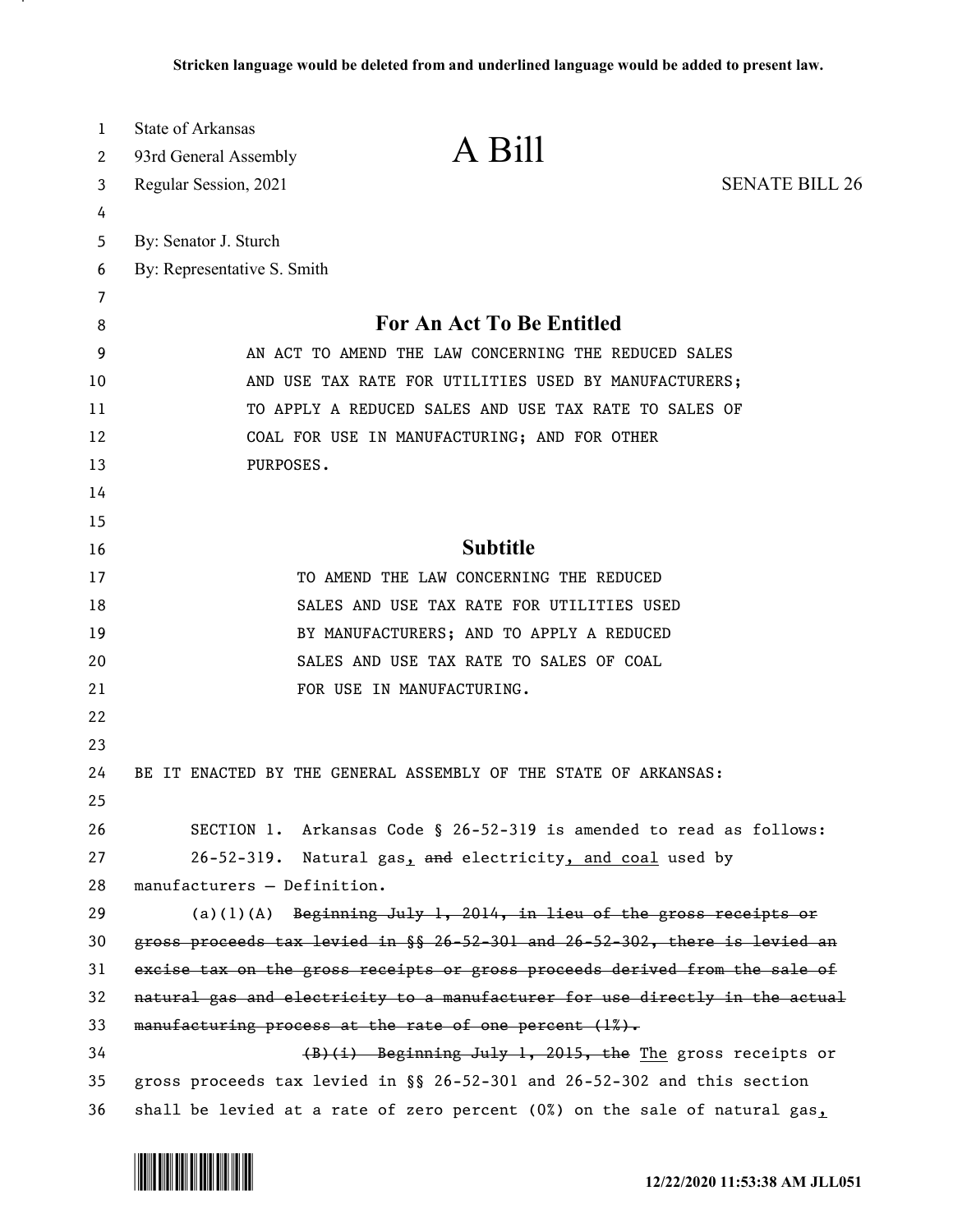and electricity, and coal to a manufacturer for use directly in the actual manufacturing process. 3 (ii)(B) However, the sale of natural gas, and electricity, and coal to a manufacturer for use directly in the actual manufacturing process shall remain subject to the excise tax of one-eighth of one percent (1/8 of 1%) levied in Arkansas Constitution, Amendment 75, and 7 the temporary excise tax of one-half percent  $(\frac{1}{2})$  levied in Arkansas 8 Constitution, Amendment 91, and the excise tax of one-half percent  $(\frac{1}{2})$  levied in Arkansas Constitution, Amendment 101. (2) The taxes levied in this subsection shall be distributed as follows: (A) Seventy-six and six-tenths percent (76.6%) of the tax, interest, penalties, and costs received by the Secretary of the Department of Finance and Administration shall be deposited as general revenues; (B) Eight and five-tenths percent (8.5%) of the tax, interest, penalties, and costs received by the secretary shall be deposited into the Property Tax Relief Trust Fund; and (C) Fourteen and nine-tenths percent (14.9%) of the tax, interest, penalties, and costs received by the secretary shall be deposited into the Educational Adequacy Fund. (3)(A) The excise tax levied in this section applies only to natural gas, and electricity, and coal sold for use directly in the actual manufacturing process. 24 (B) Natural gas, and electricity, and coal sold for any other purpose are subject to the full gross receipts or gross proceeds tax levied under §§ 26-52-301 and 26-52-302. (4) The excise tax levied in this section shall be collected, reported, and paid in the same manner and at the same time as is prescribed by law for the collection, reporting, and payment of all other Arkansas gross receipts taxes. (b) As used in this section, "manufacturer" means a: (1) Manufacturer classified within sectors 31 through 33 31-33 33 or sector code 115111 of the North American Industry Classification System, as in effect on January 1, 2011; or (2) Generator of electric power classified within sector 22 of the North American Industry Classification System, as in effect on January 1,

12/22/2020 11:53:38 AM JLL051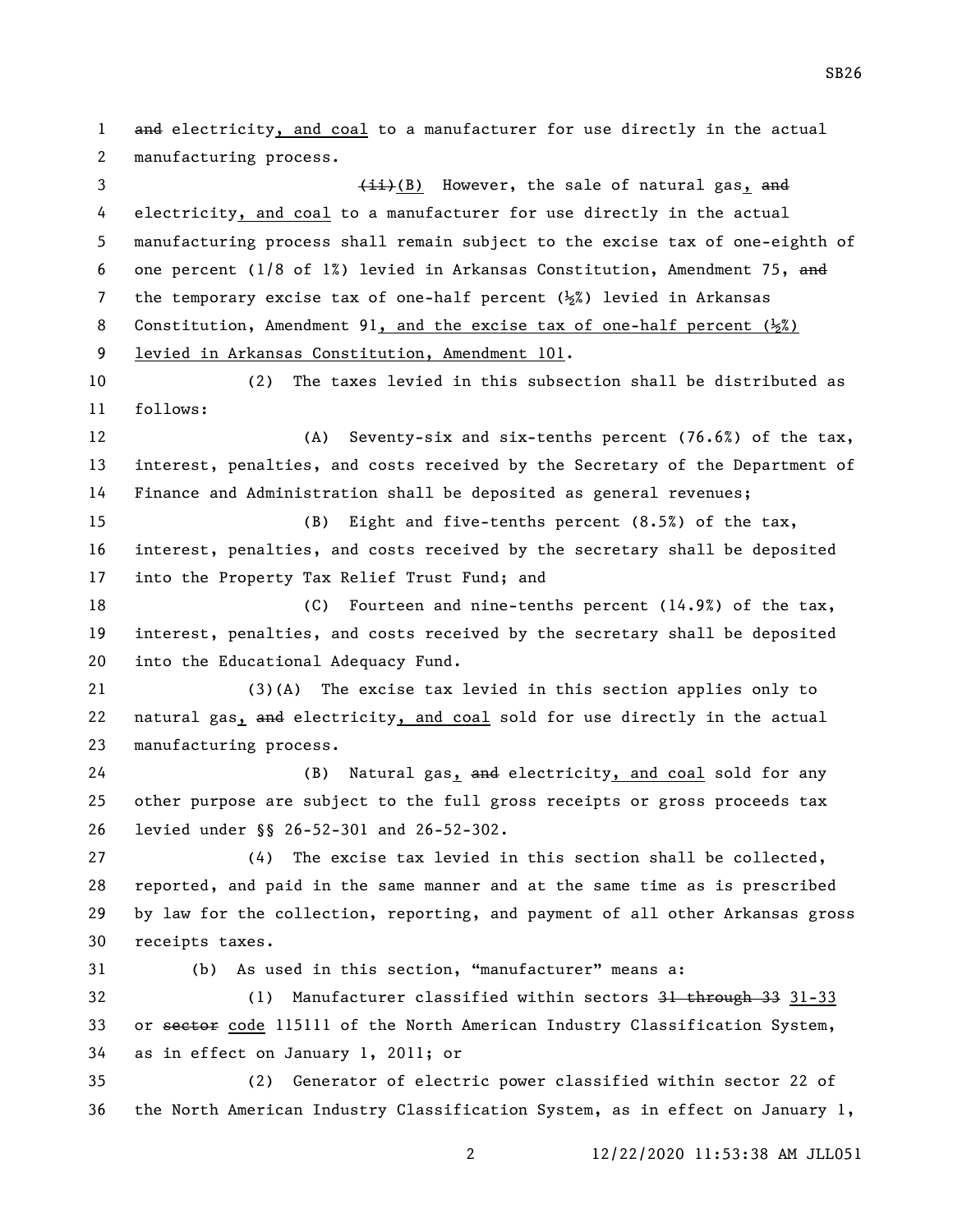2011, that uses natural gas to operate a new or existing generating facility that uses combined-cycle gas turbine technology.

 (c)(1) Except as otherwise provided in this subsection, the tax rate under subsection (a) of this section does not apply to a manufacturer as defined in subdivision (b)(2) of this section.

 (2) In lieu of the tax rate under subsection (a) of this section, the excise tax rate levied on the gross receipts or gross proceeds derived from the sale of natural gas and electricity to a manufacturer as defined in subdivision (b)(2) of this section to operate a new or existing 10 facility that uses combined-cycle gas turbine technology is as follows:

 (A) Beginning January 1, 2012, five and one-eighth percent  $12 \quad \{5.125\}\;$ 

 (B) Beginning January 1, 2013, four and one-eighth percent  $14 + \frac{(4.125\%)}{4}$ 

 (C) Beginning January 1, 2014, two and five-eighths 16 **percent**  $(2.625%)$ ; and

17 (D) Beginning January 1, 2015, one percent (1%).

 (3) The taxes levied in this subsection shall be distributed in the same manner as stated in subsection (a) of this section.

 (d) Natural gas and electricity subject to the reduced tax rate levied in this section shall be separately metered from natural gas and electricity used for any other purpose by the manufacturer or otherwise established under subsection (f) of this section.

24 (e) Before the sale of natural gas,  $\theta$  electricity, or coal at the 25 reduced excise tax rate levied in this section, the secretary may require any 26 a seller of natural gas, or electricity, or coal to obtain a certificate from the consumer, in the form prescribed by the secretary, certifying that the 28 manufacturer is eligible to purchase natural gas, and electricity, and coal at the reduced excise tax rate.

 (f) The secretary shall promulgate rules for the proper administration of this section.

 (g) The gross receipts or gross proceeds derived from the sale of 33 natural gas, and electricity, and coal to a manufacturer shall continue to be subject to:

35 (1) The excise  $\frac{1}{2}$  taxes levied under the Arkansas Constitution, Amendment 75, § 2; and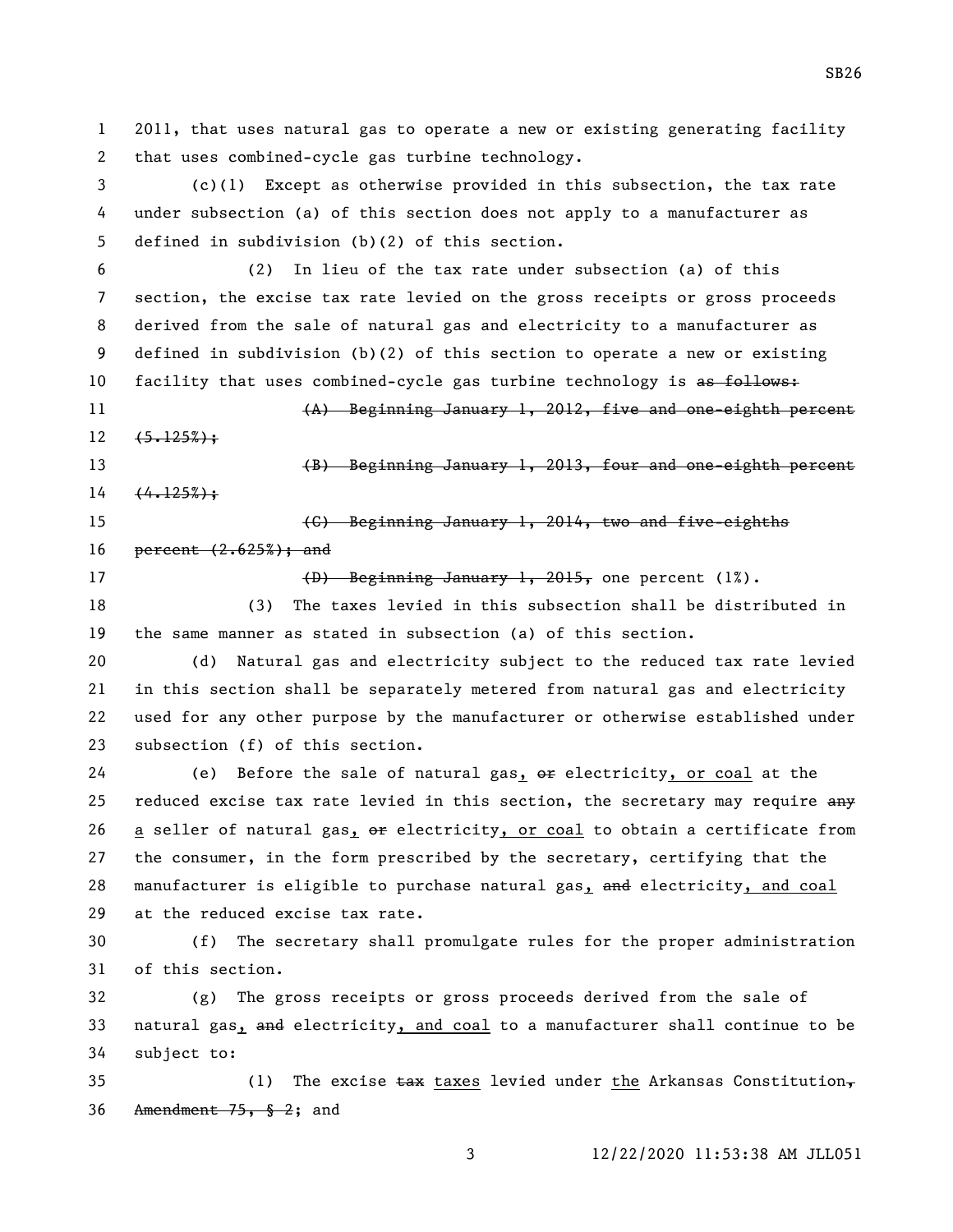(2) All municipal and county gross receipts taxes. (h) All existing exemptions from the gross receipts tax levied by this chapter and the compensating use tax levied by the Arkansas Compensating Tax 4 Act of 1949, § 26-53-101 et seq., for natural gas,  $\theta$  re electricity, and coal used in manufacturing or for other purposes that are otherwise provided by law shall continue in effect. SECTION 2. Arkansas Code § 26-53-148 is amended to read as follows: 9 26-53-148. Natural gas, and electricity, and coal used by manufacturers — Definition. 11 (a)(1)(A) Beginning July 1, 2014, in lieu of the tax levied in  $\S 26$ - 53-106 and 26-53-107, there is levied an excise tax on the sales price of 13 natural gas and electricity purchased by a manufacturer for use directly in 14 the actual manufacturing process at the rate of one percent  $(1%)$ . (B)(i) Beginning July 1, 2015, the The compensating use tax levied in §§ 26-53-106 and 26-53-107 and this section shall be levied at 17 a rate of zero percent  $(0<sup>x</sup>)$  on natural gas, and electricity, and coal purchased by a manufacturer for use directly in the actual manufacturing process. 20 (ii)(B) However, natural gas, and electricity, and coal purchased by a manufacturer for use directly in the actual manufacturing process shall remain subject to the excise tax of one-eighth of one percent 23 (1/8 of 1%) levied in Arkansas Constitution, Amendment 75, and the temporary 24 excise tax of one-half percent  $(\frac{1}{2})$  levied in Arkansas Constitution, 25 Amendment 91, and the excise tax of one-half percent  $(\frac{1}{2})$  levied in Arkansas Constitution, Amendment 101. (2) The taxes levied in this subsection shall be distributed as follows: (A) Seventy-six and six-tenths percent (76.6%) of the tax, interest, penalties, and costs received by the Secretary of the Department of Finance and Administration shall be deposited as general revenues; (B) Eight and five-tenths percent (8.5%) of the tax, interest, penalties, and costs received by the secretary shall be deposited into the Property Tax Relief Trust Fund; and (C) Fourteen and nine-tenths percent (14.9%) of the tax, interest, penalties, and costs received by the secretary shall be deposited

SB26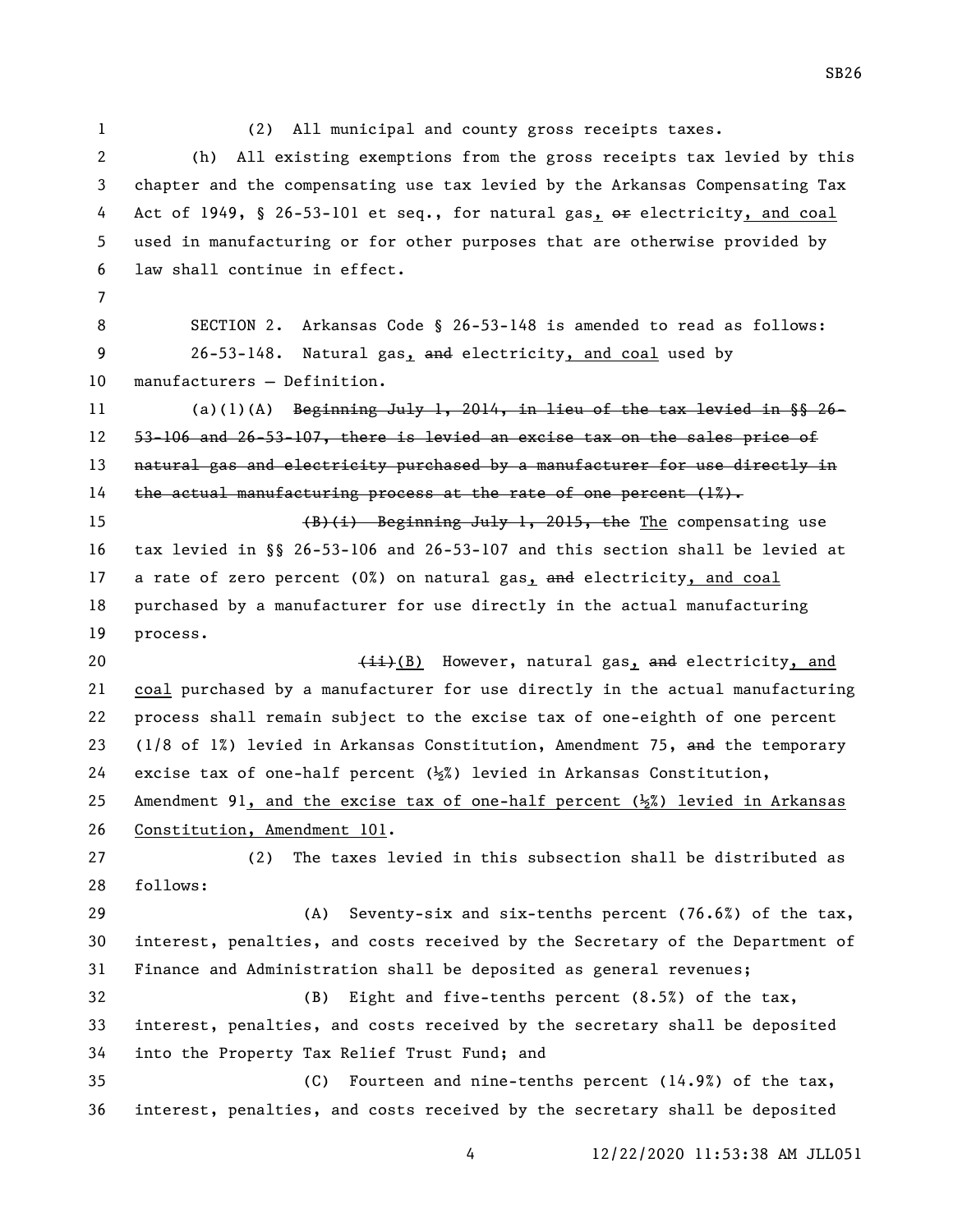into the Educational Adequacy Fund.

 (3)(A) The excise tax levied in this section applies only to natural gas, and electricity, and coal purchased for use directly in the actual manufacturing process.

5 (B) Natural gas, and electricity, and coal purchased for any other purpose shall be subject to the full compensating use tax levied 7 under §§ 26-53-106 and 26-53-107.

 (4) The excise tax levied in this section shall be collected, reported, and paid in the same manner and at the same time as is prescribed by law for the collection, reporting, and payment of all other Arkansas compensating use taxes.

(b) As used in this section, "manufacturer" means a:

13 (1) Manufacturer classified within sectors 31 through 33 31-33 14 or subsector code 115111 of the North American Industry Classification System, as in effect on January 1, 2011; or

 (2) Generator of electric power classified within sector 22 of the North American Industry Classification System, as in effect on January 1, 2011, that uses natural gas to operate a new or existing generating facility that uses combined-cycle gas turbine technology.

 (c)(1) Except as otherwise provided in this subsection, the tax rate under subsection (a) of this section does not apply to a manufacturer as defined in subdivision (b)(2) of this section.

 (2) In lieu of the tax rate under subsection (a) of this section, the excise tax rate levied on the sales price of natural gas and electricity purchased by a manufacturer as defined in subdivision (b)(2) of this section to operate a new or existing facility that uses combined-cycle 27 gas turbine technology is as follows:

 (A) Beginning January 1, 2012, five and one-eighth percent  $29 \quad \{5,125\}$ ;

(B) Beginning January 1, 2013, four and one-eighth percent

 $31 \quad (4.125%)$ 

(C) Beginning January 1, 2014, two and five-eighths

percent (2.625%); and

(D) Beginning January 1, 2015, one percent (1%).

 (3) The taxes levied in this subsection shall be distributed in the same manner as stated in subsection (a) of this section.

SB26